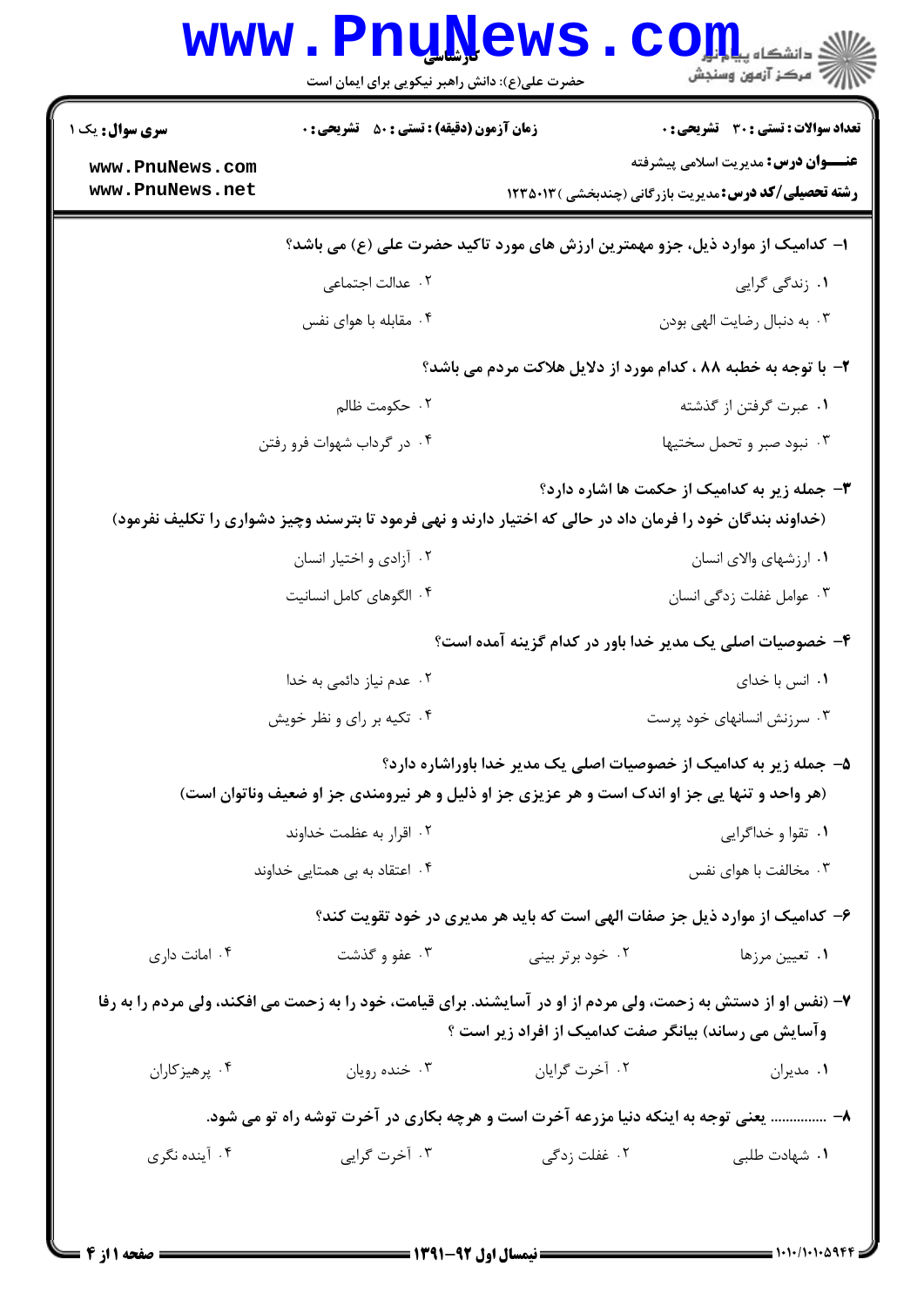|                                                                                    | <b>www.PnuNews</b><br>حضرت علی(ع): دانش راهبر نیکویی برای ایمان است |                                                                                                               | ر<br>این دانشکاه پیام اول<br>این مرکز آزمهن وسنجش                                                           |  |
|------------------------------------------------------------------------------------|---------------------------------------------------------------------|---------------------------------------------------------------------------------------------------------------|-------------------------------------------------------------------------------------------------------------|--|
| <b>سری سوال : ۱ یک</b>                                                             | <b>زمان آزمون (دقیقه) : تستی : ۵۰ تشریحی : 0</b>                    |                                                                                                               | <b>تعداد سوالات : تستی : 30 ٪ تشریحی : 0</b>                                                                |  |
| www.PnuNews.com<br>www.PnuNews.net                                                 |                                                                     |                                                                                                               | <b>عنـــوان درس:</b> مدیریت اسلامی پیشرفته<br><b>رشته تحصیلی/کد درس:</b> مدیریت بازرگانی (چندبخشی ) ۱۲۳۵۰۱۳ |  |
|                                                                                    |                                                                     | ۹- بزرگترین ابزار تقویت روحیه و امید به آخرت کدام است؟                                                        |                                                                                                             |  |
| ۰۴ سفارش به نیکی                                                                   | ۰۳ زکات و صدقه                                                      | ۰۲ نماز و روزه                                                                                                | ٠١ استجابت دعا                                                                                              |  |
|                                                                                    |                                                                     | ∙ا− معرفی بهترین بنده خدا با توجه به خطبه ۸۷ کدام است؟                                                        |                                                                                                             |  |
|                                                                                    | ۰۲ بنده ای که امر به معروف و نهای از منکر می کند.                   |                                                                                                               | ٠١. بنده اي كه واجبات الهي را به جا آورده است.                                                              |  |
| ۰۴ بنده ای که خدا او را در پیکار با نفس یاری داده است.                             |                                                                     |                                                                                                               | ۰۳ بنده ای از دنیا عبرت می گیرد.                                                                            |  |
| 11- با توجه به خطبه ١٢٢ ، كداميك از موارد زير، جزو ويژگي هاي امام علي (ع) مي باشد؟ |                                                                     |                                                                                                               |                                                                                                             |  |
| ۰۴ بی تکلفی امام                                                                   | ۰۳ صداقت امام                                                       | ۰۲ مشورت با مردم                                                                                              | ۰۱ آگاهی سیاسی امام                                                                                         |  |
|                                                                                    |                                                                     | ۱۲- مهمترین انگیزه تشکیل و اداره حکومت و جامعه اسلامی کدام است؟                                               |                                                                                                             |  |
|                                                                                    | ۰۲ اطاعت از رهبری و دستورات ایشان                                   |                                                                                                               | ۰۱ امید به آینده وجهان آخرت                                                                                 |  |
|                                                                                    | ۰۴ عشق به مهدی موعود (عج) و حکومت حقش                               |                                                                                                               | ٠٣ عدالت خواهي واجراى آن                                                                                    |  |
|                                                                                    |                                                                     |                                                                                                               | ۱۳- یکی از اهداف مدیریت اسلامی کدام است؟                                                                    |  |
| ۰۴ اجرای عدالت                                                                     | ٠٣ شناخت اسلام                                                      | ۰۲ تشکیل حکومت                                                                                                | ۰۱ رهبري اسلامي                                                                                             |  |
|                                                                                    |                                                                     | 1۴- با توجه به حکمت ۱۷۶، ابزار ریاست وحکومت کدام است؟                                                         |                                                                                                             |  |
|                                                                                    | ۰۲ حقوق اجتماعی و سیاسی                                             | ۰۱ بردباری و تحمل سختی ها                                                                                     |                                                                                                             |  |
| ۰۴ اخلاق نیکو و پسندیده                                                            |                                                                     | ۰۳ تقوا و خدمت به خلق                                                                                         |                                                                                                             |  |
|                                                                                    |                                                                     | ۱۵– کدامیک از موارد زیر، جزو عواقب عدم رعایت حقوق رهبر و مردم در جامعه اسلامی در قبال یکدیگر می باشد؟         |                                                                                                             |  |
|                                                                                    | ۰۲ رواج فساد در جامعه                                               | ۰۱ پدیدار شدن راه های دین                                                                                     |                                                                                                             |  |
|                                                                                    | ۰۴ اصلاح امور مردم                                                  |                                                                                                               | ۰۳ بالا نگرفتن ظلم و ستم                                                                                    |  |
|                                                                                    |                                                                     | ۱۶- (هر کس را پایانی است ً تلخ یا شیرین)بیانگر کدام ضرورت می باشد؟                                            |                                                                                                             |  |
| ۰۴ استفاده از فرصت ها                                                              | ۰۳ آخرت گرایی                                                       | ۰۲ آمادگی برای جهاد                                                                                           | ۰۱ آینده نگری                                                                                               |  |
|                                                                                    |                                                                     | (من مالک اشتر پسر حارث را بر شما و سپاهیانی که تحت امر شما هستند فرماندهی دادم گفته او را بشنوید واز فرمان او | <b>۱۷- جمله ی زیر، یادآور کدام مورد ضروری می باشد؟</b><br>اطاعت كنيد)                                       |  |
|                                                                                    | ۰۲ رسیدگی به امور فرمانداران                                        |                                                                                                               | ٠١ رعايت سلسله مراتب فرماندهي                                                                               |  |
|                                                                                    | ۰۴ نظم و مدیریت در ارتش                                             |                                                                                                               | ۰۳ حمایت از امام در جهاد                                                                                    |  |
| <b>: صفحه 2 ا:</b>                                                                 |                                                                     |                                                                                                               | ==== 1+1+/1+1+4944                                                                                          |  |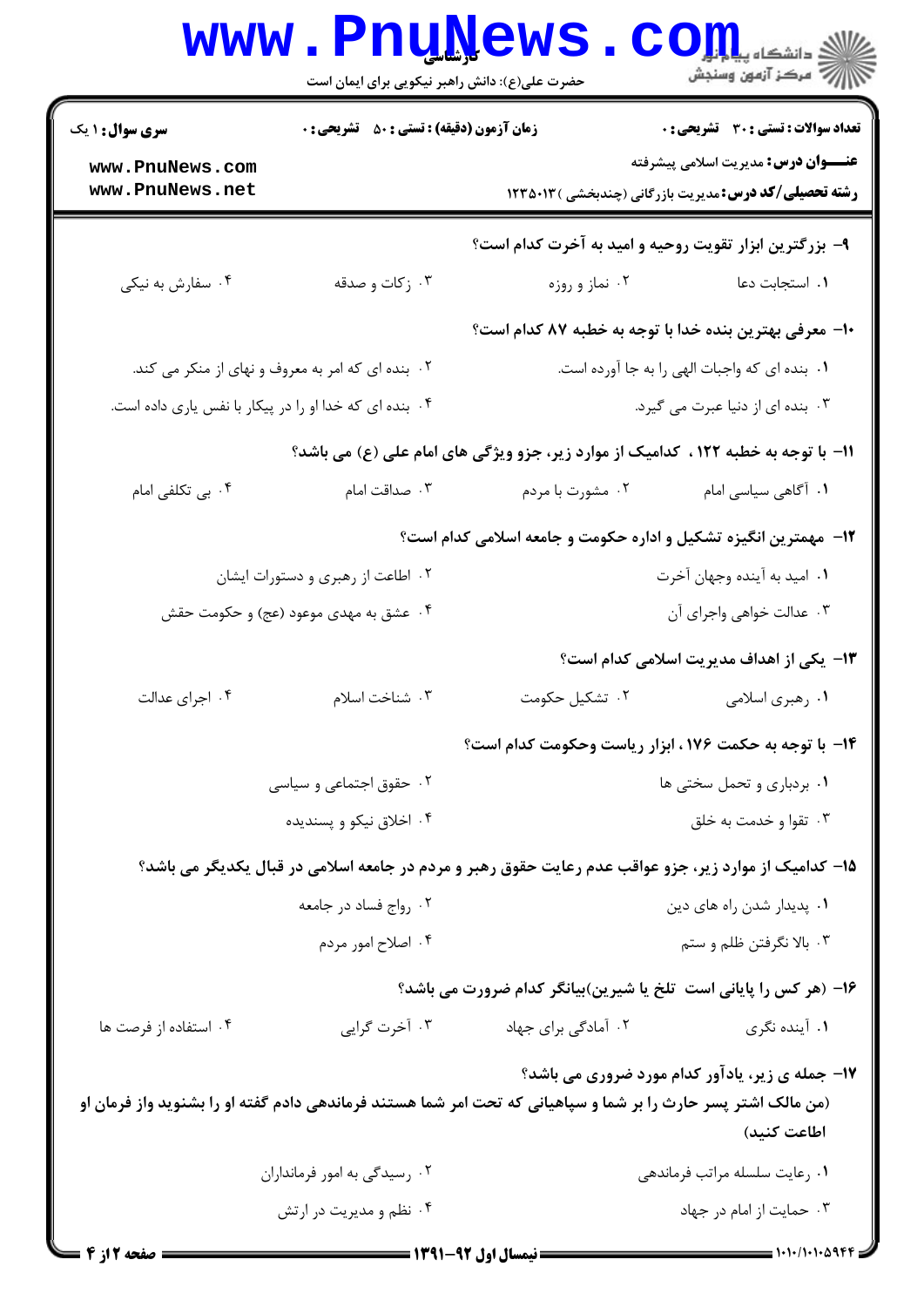| <b>سری سوال :</b> ۱ یک     | <b>زمان آزمون (دقیقه) : تستی : 50 ٪ تشریحی : 0</b> |                                                                    | تعداد سوالات : تستي : 30 ٪ تشريحي : 0                                             |
|----------------------------|----------------------------------------------------|--------------------------------------------------------------------|-----------------------------------------------------------------------------------|
| www.PnuNews.com            |                                                    |                                                                    | <b>عنـــوان درس:</b> مدیریت اسلامی پیشرفته                                        |
| www.PnuNews.net            |                                                    |                                                                    | <b>رشته تحصیلی/کد درس:</b> مدیریت بازرگانی (چندبخشی )۱۲۳۵۰۱۳                      |
|                            |                                                    |                                                                    | <b>۱۸</b> - چه چیزی مانع بالندگی و تکامل و زمینه در جا زدن ونرسیدن به موفقیت است؟ |
| ۰۴ جدال                    | ۰۳ گناه                                            | ۰۲ غرور                                                            | ۰۱ غیبت                                                                           |
|                            |                                                    |                                                                    | ۱۹- یکی از مهمترین عناصر جذب انسان ها، رعایت کدام مورد می باشد؟                   |
| ۰۴ رعايت اخلاق             | ۰۳ داشتن ایمان                                     | ۰۲ وجود عزت نفس                                                    | ٠١ عمل به واجبات                                                                  |
|                            |                                                    |                                                                    | <b>۲۰</b> - کدام مورد جزو علل سقوط جامعه محسوب می شود؟                            |
|                            | ۰۲ مکر وفریب شیطان                                 |                                                                    | ۰۱ نفاق و دورویی                                                                  |
|                            | ۰۴ دوری از خدا وتوجه به دنیا                       |                                                                    | ۰۳ اجتناب از امر به معروف                                                         |
|                            |                                                    |                                                                    | ۲۱−  جمله صحیح را انتخاب کنید.                                                    |
|                            |                                                    |                                                                    | ۰۱ آزمایش بااموال وفرزندان و عبرت برای آسایش بیشتر است                            |
|                            |                                                    | ۰۲ راه ورسم مدیر اسلامی توجه به تجربه خود وپیروی از نظر دیگران است |                                                                                   |
|                            |                                                    | ۰۳ آن کس که بهشت و دوزخ را پیش روی دارد نیاز به تلاش فراوان ندارد  |                                                                                   |
|                            |                                                    |                                                                    | ۰۴ یکی ازخصوصیات اخلاقی مدیر اسلامی عدم حسادت است                                 |
|                            |                                                    |                                                                    | ٢٢- بر اساس نگاه نهج البلاغه مهم ترين و اساسي ترين ارتباط كدام است؟               |
|                            | ۰۲ ارتباط رسولان با انسان                          |                                                                    | ٠١. ارتباط انسان با موجودات                                                       |
|                            | ۰۴ ارتباط رهبر با مديران                           |                                                                    | ۰۳ ارتباط انسان با خدا                                                            |
|                            |                                                    |                                                                    | ۲۳– با توجه به حکمت ۳۳۰ ، کمترین حقی که از خدای سبحان بر عهده شماست، کدام است؟    |
| ۰۲ نعمت هایش را اسراف نکنی |                                                    | ۰۱ نعمت هایش را در راه نافرمانیش یاری نخواهی                       |                                                                                   |
|                            | ۰۴ فضل و بخشش را بجای آوری                         |                                                                    | ۰۳ بابت تمامی نعمت هایش شکرانه اش را بجای آوری                                    |
|                            |                                                    |                                                                    | <b>۲۴</b> - کدامیک از موارد زیر از مسئولیت های حاکم اسلامی می باشد؟               |
|                            | ۲ . نفی حکومت اشرافی                               |                                                                    | ۰۱ نفی حکومت استبدادی                                                             |
|                            | ۰۴ آشکار کردن سیمای فاسدان                         |                                                                    | ۰۳ پرهيز از امتياز خواهي                                                          |
|                            |                                                    | (اگر در میان مردم به عدالت رفتار شود همه بی نیاز می گردند)         | ۲۵– این جمله از کیست؟                                                             |
| ۰۴ امام حسين (ع)           |                                                    |                                                                    | ٠١. امام على (ع)                                                                  |